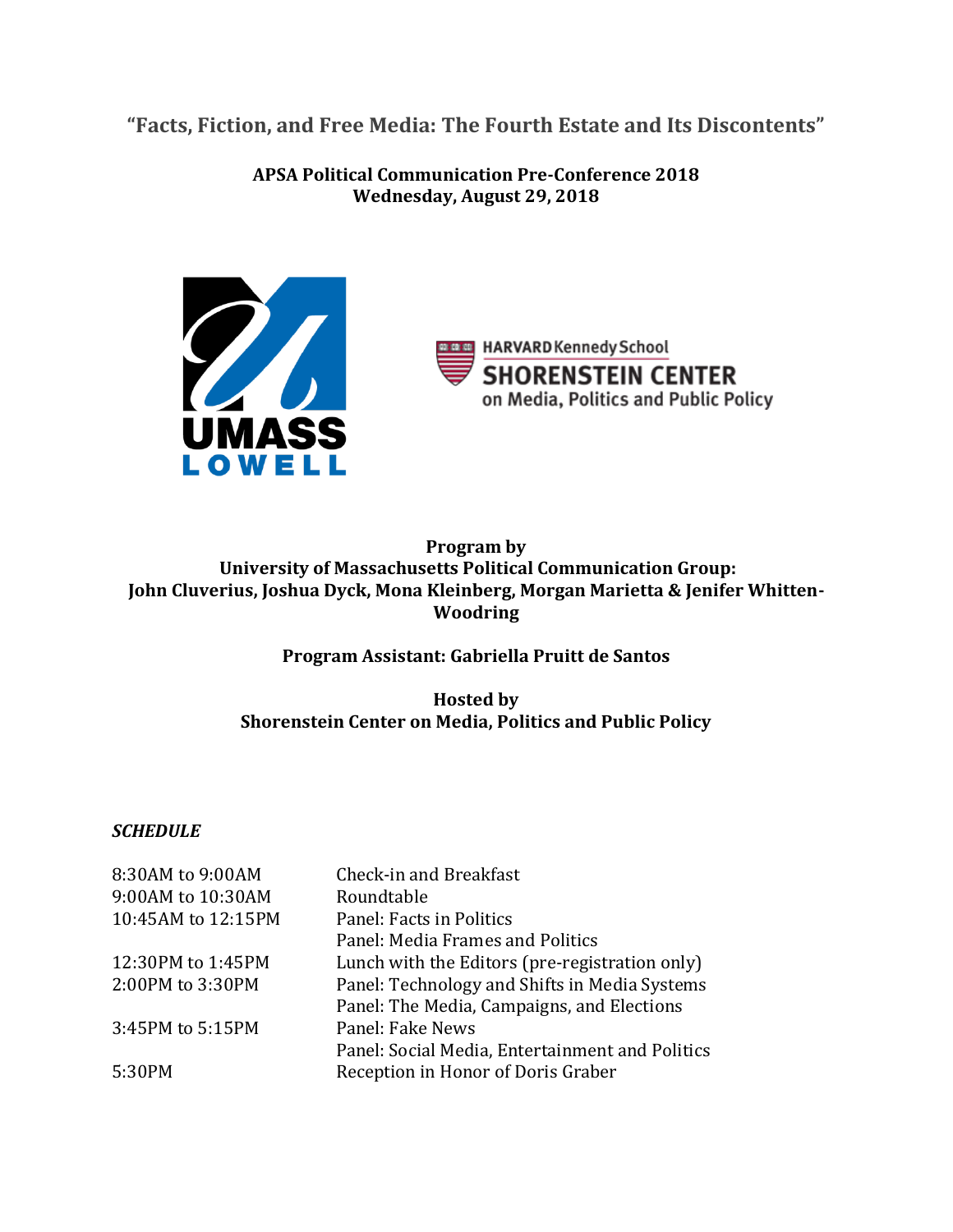### *PROGRAM*

| 8:30AM to 9:00AM | <b>Check-in and Breakfast</b> | <b>Rubenstein 306</b> |
|------------------|-------------------------------|-----------------------|
|                  |                               |                       |

**9:00AM to 10:30AM Roundtable,** *Facts, Fiction, and Free Media* **Rubenstein 306** Moderator: Morgan Marietta

**Kathleen Hall Jamieson**, University of Pennsylvania Annenberg School of Communication **Joanne Miller**, University of Delaware **Ashley Muddiman**, University of Kansas **Travis Ridout**, Washington State University

| Chair: Morgan Marietta                                | 10:45AM to 12:15PM Panel, Facts in Politics                                                              | <b>Rubenstein 306</b> |
|-------------------------------------------------------|----------------------------------------------------------------------------------------------------------|-----------------------|
|                                                       | <b>Konstantin Vössing</b> , The Quality of Political Information                                         |                       |
| Discussant: Taylor Carlson                            |                                                                                                          |                       |
|                                                       | Kirill Bryanov, Unexpectedly Balanced: The Effects of Coverage Valence on Partisan                       |                       |
| Perceptions of Source Credibility                     |                                                                                                          |                       |
| Discussant: Konstantin Vössing                        |                                                                                                          |                       |
|                                                       | <b>Benjamin Lyons</b> and <b>Jason Reifler</b> , (You're) Not Just Asking Questions: Effects of Implicit |                       |
| and Explicit Conspiracy Information                   |                                                                                                          |                       |
| Discussant: Kirill Bryanov                            |                                                                                                          |                       |
|                                                       | <b>Sarah Oates</b> , When Media Worlds Collide: Using Media Model Theory to Understand How               |                       |
| Russia Spreads Disinformation in the United States    |                                                                                                          |                       |
| Discussant: Jason Reifler                             |                                                                                                          |                       |
|                                                       | Dapeng Wang, Xia Shi, Chunying Yue, The Misinformation on SMS of a Public Health                         |                       |
| Event-A PRC Case Study                                |                                                                                                          |                       |
| Discussant: Sarah Oates                               |                                                                                                          |                       |
|                                                       | Taylor Carlson, Through the Grapevine: Informational Consequences of the Two-Step Flow                   |                       |
| of Political Communication                            |                                                                                                          |                       |
|                                                       | Discussant: Dapeng Wang and Chunying Yue                                                                 |                       |
| 10:45AM to 12:15PM<br>Chair: Jenifer Whitten-Woodring | <b>Panel, Media Frames and Politics</b>                                                                  | <b>Littauer 280</b>   |
| Protests and Media in the Digital Age                 | Naima Green, Dominika Kruszewska, and Ze Fu, Teargas and Selfie Cams: Foreign                            |                       |

Discussant: Gabriella Pruitt de Santos

**M. Brielle Harbin**, *Media Depictions of Drug Addiction during the Crack Scare and Opioid Crisis*

Discussant: Qin Li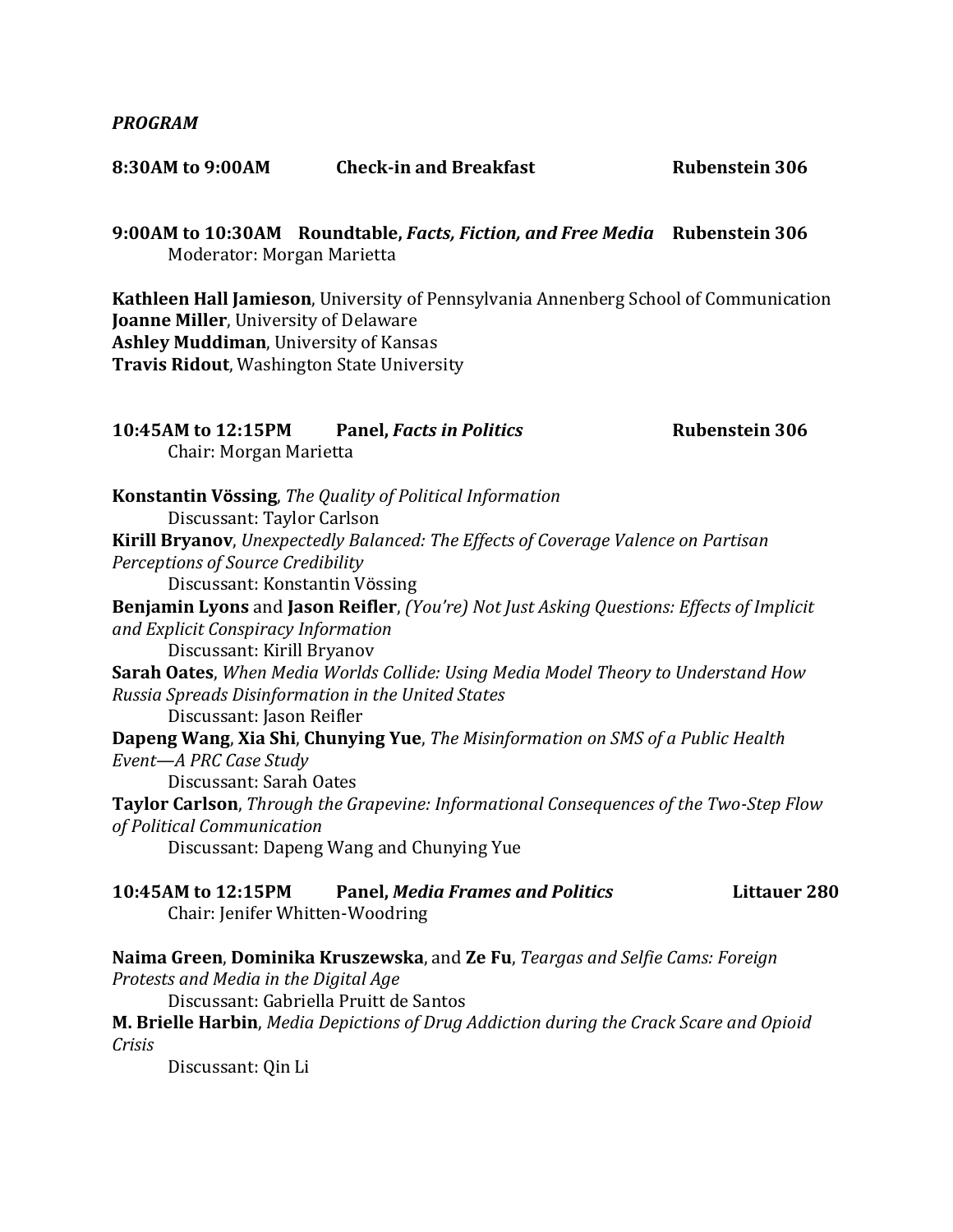**Abigail Jones**, **Ann Crigler**, and **Michelle Cornelius**, *The More Things Change, the More the Media???: An Examination of the Media Framing of Women in the 2018 Election Cycle*

Discussant: Emily Pears and Emily Sydnor

**Qin Li**, *The Political Conservativism Effect of Strategic Framing on Social Issues: Evidence from China*

Discussant: M. Brielle Harbin

**Emily Pears** and **Emily Sydnor**, *Creating Trust in Government* Discussant: Abigail Jones and Michelle Cornelius

**Gabriella Pruitt de Santos**, *Mobilizing Coverage: Examining Media Frames of Minority Protests*

Discussant: Dominika Kruszewska

## **12:30PM to 1:45PM Lunch with the Editors Bell Hall, 5th floor of Belfer Bldg**

*\*\*This lunch event is by registration only, provided for early career scholars and anyone interested in discussing publishing with political communication journal editors.* Moderator: Jenifer Whitten-Woodring

**Kevin Arceneaux**, Temple University *Journal of Experimental Political Science* **Kirby Goidel**, Texas A&M University *Social Science Quarterly* **Jan Leighley**, American University *American Journal of Political Science* **Patricia Moy**, University of Washington *Public Opinion Quarterly Oxford Biographies in Communication* **Ken Rogerson**, Duke University *Routledge Studies in Global Information Politics and Society* **Laura Roselle**, Elon University *Media, War & Conflict Routledge Studies in Global Information Politics and Society* **Cristian Vaccari**, Loughborough University *International Journal of Press/Politics* (incoming 2019)

**2:00PM to 3:30PM Panel,** *Technology and Shifts in Media Systems* **Littauer 280** Chair: Jenifer Whitten-Woodring

**Rongbin Han**, *Make China Great Again: Authoritarian Legitimation through Internet Novels* Discussant: Filippo Trevisan **Jessica Feezell**, **Meredith Conroy,** and **John K. Wagner**, *Two Roads Diverged: The Influence of Choice and Algorithim-Driven Media on Political Behavior* Discussant: Kylah Hedding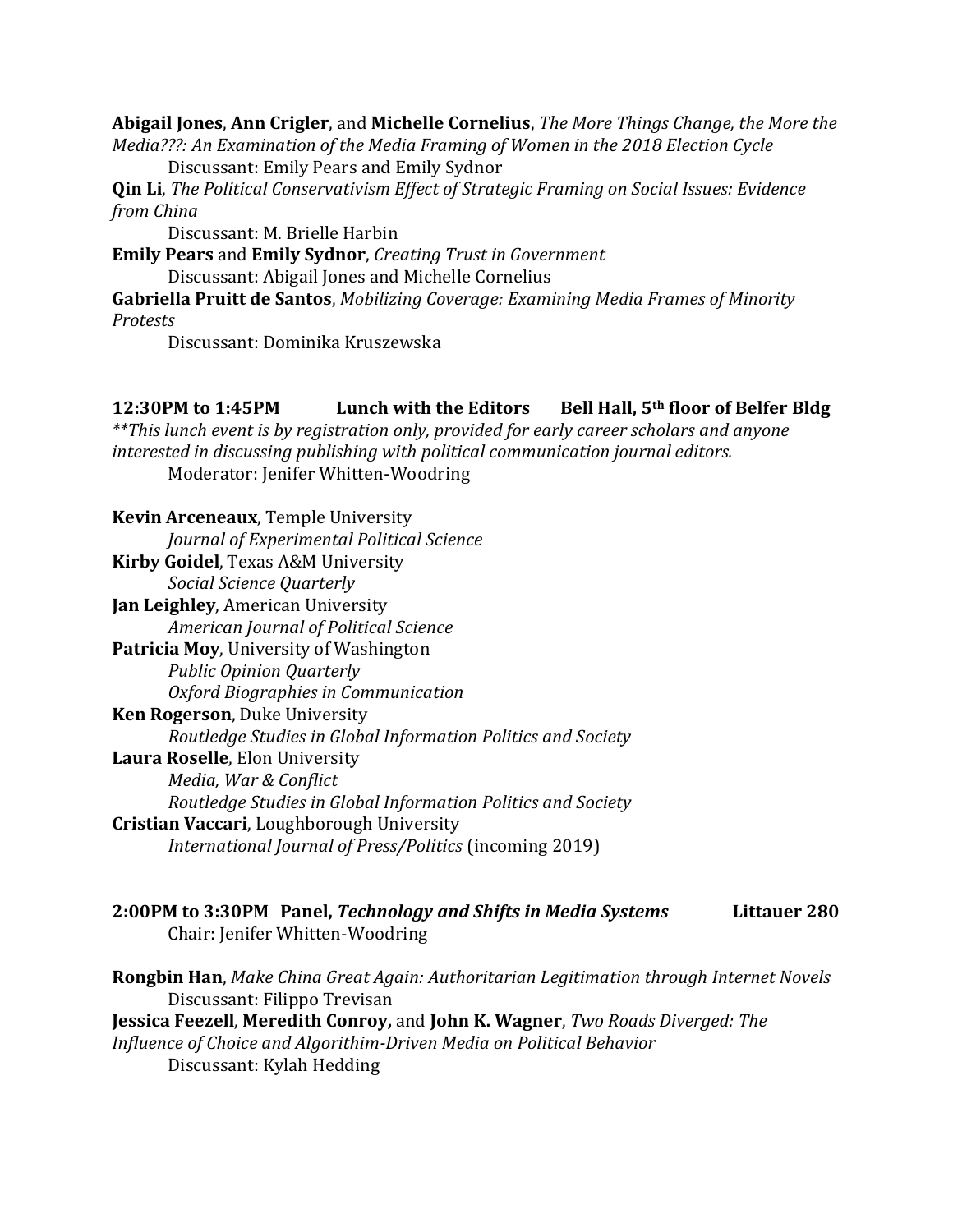**Kylah Hedding**, *Is it Time to Rethink Our PR Practices and News Values? An Examination of Research Into News Values, Journalistic Norms, and Public Relations Best Practices for Media Relations*

Discussant: Meredith Conroy and John K. Wagner

**Josh McCrain** and **Greg Martin**, *Local News and National Politics* Discussant: Marc Trussler

**Filippo Trevisan** and **Bryan Bello**, *Believe Me, Folks: "Story Banking" and Personalized Advocacy in the Post-2016 Era*

Discussant: Rongbin Han

**Marc Trussler**, *All the President's Papers: Broadband Roll-out and the Nationalization of Local Newspaper Coverage*

Discussant: Josh McCrain and Greg Martin

|                       | 2:00PM to 3:30PM Panel, The Media, Campaigns, and Elections | <b>Rubenstein 306</b> |
|-----------------------|-------------------------------------------------------------|-----------------------|
| Chair: John Cluverius |                                                             |                       |

**Kevin Banda**, *Candidate Appearance in Campaign Advertisements* Discussant: Travis Ridout

- **Mercedes Calzado**, *News Media and Issue Convergence: Crime news and elections* Discussant: Asuka Matsumoto
- **Jay Jennings**, *Simple Appeal: Trump's Rhetoric and the Aversion to Cognitive Complexity* Discussant: Elizabeth Stein

**Elizabeth Stein**, *Breaking the spiral of silence: Pre-electoral media coverage and opposition mobilization in authoritarian elections*

Discussant: Jay Jennings

**Asuka Matsumoto**, *Internet campaigning in the US and Japan: the fourth estate and its discontents*

Discussant: Merecedes Calzado

**Travis Ridout**, **Erika Franklin Fowler**, **Michael M. Franz**, and **Meredith Y. Wang**, *Online and Television Ad Deployment in the 2016 Presidential Campaign* Discussant: Kevin Banda

# **3:45PM to 5:15PM Panel,** *Fake News* **Littauer 280**

Chair: Morgan Marietta

**Lauren Furey** and **Christian Manoukian**, *Fake News and the Filter Bubble: Exploring the Effects of Aggregated Fake News Recommendation on Young Adults' Attitudes and Information-seeking Behavior*

Discussant: Jason Turcotte

**Delaney Harness**, *It's All Fake News: A Grounded Theory Approach to Fake News and the Individual*

Discussant: Lauren Furey and Christian Manoukian